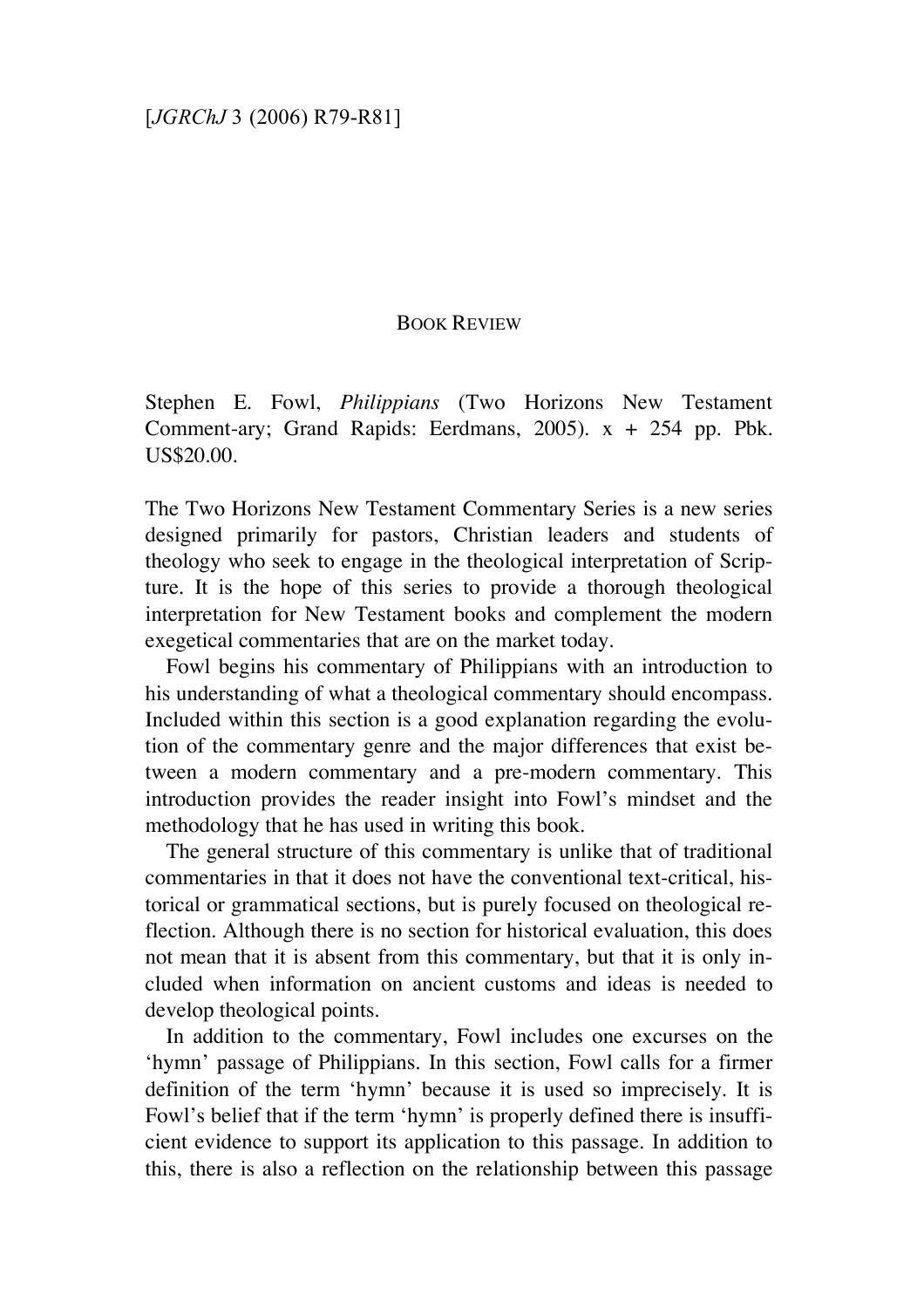and some sort of 'Adam Christology' and how this passage strongly asserts Christ's preexistence.

The commentary concludes with a theological summation of what Fowl believes is the overriding theme in the book of Philippians: friendship. Fowl seeks to expand the notion of friendship, not only within Philippians, but also in theology as a whole, by outlining four topics of friendship: friendship based on the character of the triune God, the character of God as displayed in different narratives, especially Phil. 2.6-11, practices of friendship in Christian community and the extraordinary emphasis on joy and rejoicing in Philippians. These four topics evaluate this key theme from a variety of different perspectives and place this concept within the larger theological picture. Overall, this section provides a fine theological synopsis of the book of Philippians and nicely sums up Fowl's theological comments made throughout the book.

One of the strengths of this book is that Fowl presents historical concerns and issues in a way that enhances the study of theology, rather than hindering it. To facilitate this, Fowl reads Scripture in light of Scripture and allows his understanding of Philippians to be shaped by the Bible as a whole, rather than isolating it from its surrounding context. This is an important characteristic in a theological commentary, because the book of Philippians is only one of the voices that shape our understanding of God and the nature of the Christian faith.

Another strength of this commentary is how Fowl uses the book of Philippians, along with the situations and issues that it addresses, to speak into North American culture in the twenty-first century. There are a number of places where Fowl presents a sharp critique of North American individualistic Christianity and challenges the reader to reevaluate their understanding of Scripture and their Christian practices in light of Scripture and the theology outlined in Paul's letter to the Philippians. This blending of theology and practice makes this commentary especially useful for pastors and lay leaders who are looking to apply the text to daily life and to challenge their congregations to a more theologically sound interpretation of the Bible and its effect on daily life.

Although there are a number of strengths, there is still room for improvement in a few minor areas. First, although Fowl does have a brief introduction that introduces his methodology, it would have been